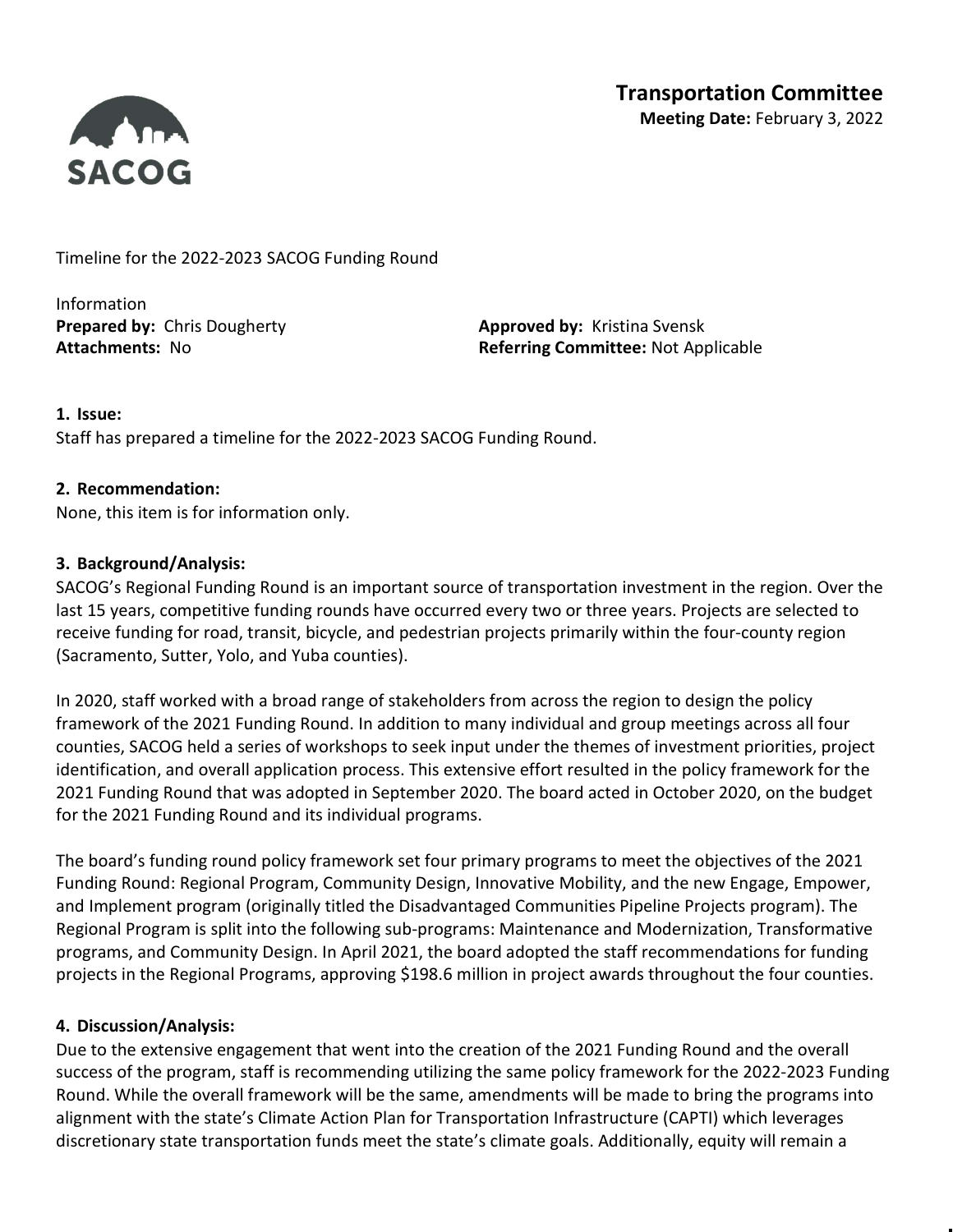priority for SACOG as we seek to meet the critical needs of our disadvantaged communities, as well as align the funding round programs with equity initiatives that guide newly established and ongoing state and federal grant programs.

SACOG staff's intent is to foster a collaborative approach for the 2022-2023 Funding Round, particularly as we begin to realign framework with key priorities. While a complete stakeholder outreach plan has yet to be finalized, staff envisions engaging with the SACOG board and local partner agencies early and often, in order to maintain the momentum and intent of the previously developed framework that will be utilized.

The next funding round will stand up various proposed programs that will help SACOG be more strategically positioned to react to both the state discretionary funding programs and the upcoming competitive funding programs that are expected from the recently signed federal Infrastructure and Investment Jobs Act (IIJA). The programs implementation will be staggard throughout the year minimize the impact of the programs on local agency staff. It is expected that the funding estimate for the next funding round will be brought to the board for adoption in March 2022.

Below are program descriptions (as presented to the board in December 2021) for the various programs under the funding round along with the anticipated timing for each.

# Funding Round Estimate

# March 2022: Review and Board of Directors Approval

Staff will present the latest revenue forecast for the 2022-2023 Regional Funding Round along with a draft budget for the programs for the boards review and approval.

# Revolving Local Match Fund

# March 2022: Board of Directors Review & Approve Guidelines April 2022: First Call for Projects

This new program will commit a strategic amount of regional funding towards local match needs on competitive federal and state grants. This will enable our regional partners to leverage regional funding, leading to more competitive grant applications to fund projects that implement the MTP/SCS. This will be an important resource for our partner agencies with upcoming federal and state competitive grant programs.

#### Empower, Engage, and Implement April 2022: Framework Development Process to Begin

# November 2022: Call for Applications

Engage, Empower, and Implement will create a framework that establishes a planning process and funding stream approach that meets the needs of Black, Indigenous, and people of color (BIPOC) and low-income communities and leads to the development of just and equitable projects in the Sacramento region, developed by, with, and for the communities. Program awards are expected to be released in late fall of 2022. As mentioned, SACOG will work with community-based organizations and stakeholders to develop the framework for EEI with equity at the center.

# Innovative Mobility

# June 2022: Board of Directors Review & Approve Guidelines July: 2022: Call for Projects

The Innovative Mobility program supports efforts by SACOG and external stakeholders to complete a broad range of activities. As the program matures it will continue to advance Transportation Demand Management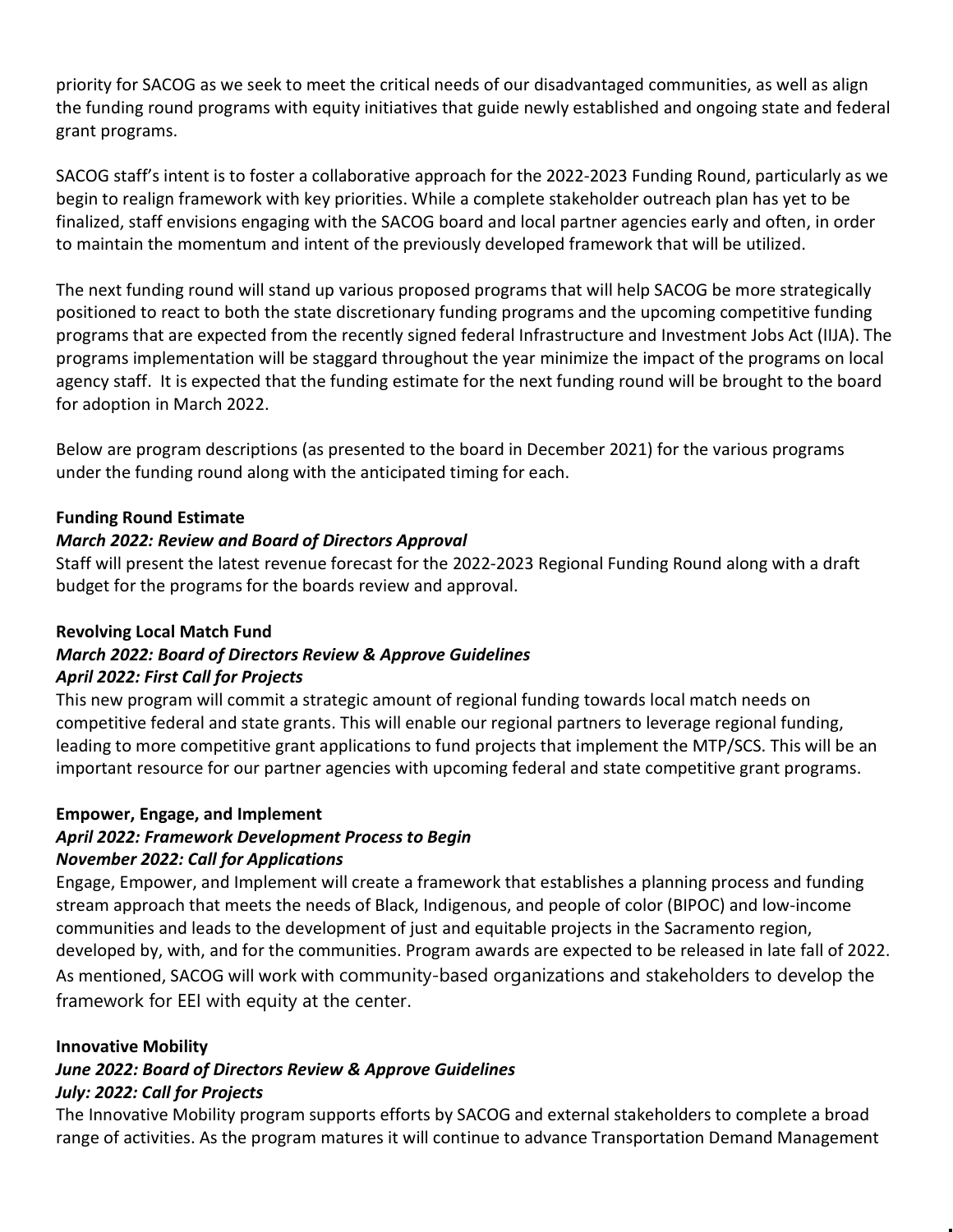programs, telecommuting incentives, and Civic Lab, in addition to advancing strategies within the Next Generation Transit program. The Innovative Mobility program will be split between SACOG-led activities and competitive grants.

## Regional Programs

# Fall 2022 or Winter 2023: Board of Directors Review & Approve Guidelines and Call for Projects

The Regional Programs have been the largest SACOG source of transportation investment in the region. It is envisioned that stakeholder outreach for these programs will begin in summer and staff will bring the updated guidelines for the programs for board adoption and a call for projects in either Fall 2022 or Winter 2023. Due to the recently unveiled timelines for state funding programs and the undetermined timeline for new federal competitive programs staff is seeking committee input on this timing, to determine what is most appropriate. The details of the programs are listed below.

#### Maintenance & Modernization

This core Funding Round program is for cost-effective non-expansion projects less than \$5 million that improve the management and condition of existing transportation assets, demonstrating "state of good repair" benefits while supporting the MTP/SCS performance objectives. Typically, these projects have fewer implementation risks but provide localized performance benefits that are more difficult to measure.

#### **Transformative**

This core Funding Round program is for all system expansion projects and for larger (\$5 million+) nonexpansion projects that have significant regional benefit and realize the performance benefits of the MTP/SCS, as well as promote effective and efficient use of limited state and federal funding resources. Typically, the project implementation risks are higher, but these projects often provide notable regional benefits, and the performance benefits can be measured with more confidence.

#### Community Design

The mainstay Community Design program supports placemaking that improves or enhances the livability of a community and is consistent with the seven Blueprint Project Principles (transportation choices, housing diversity, compact development, mixed land uses, use of existing assets, natural resource protection, and quality design). The 2020 framework added elements to Community Design that align with the Green Means Go initiative and leverage state funding to accelerate projects in Green Zones.

#### 5. Fiscal Impact/Grant Information:

Staff work is reflected in the current Overall Work Program. The fund estimate for the program will be determined and brought to the board early in 2022.

#### 6. This staff report aligns with the following SACOG Work Plan Objectives:

#### Goal 1 : Advance Economic Prosperity

**Objective 1:** Invest in and protect the transportation infrastructure needed to implement the region's economic prosperity plan.

**Objective 3:** Improve people's ability to get to jobs, schools, and other economic opportunities.